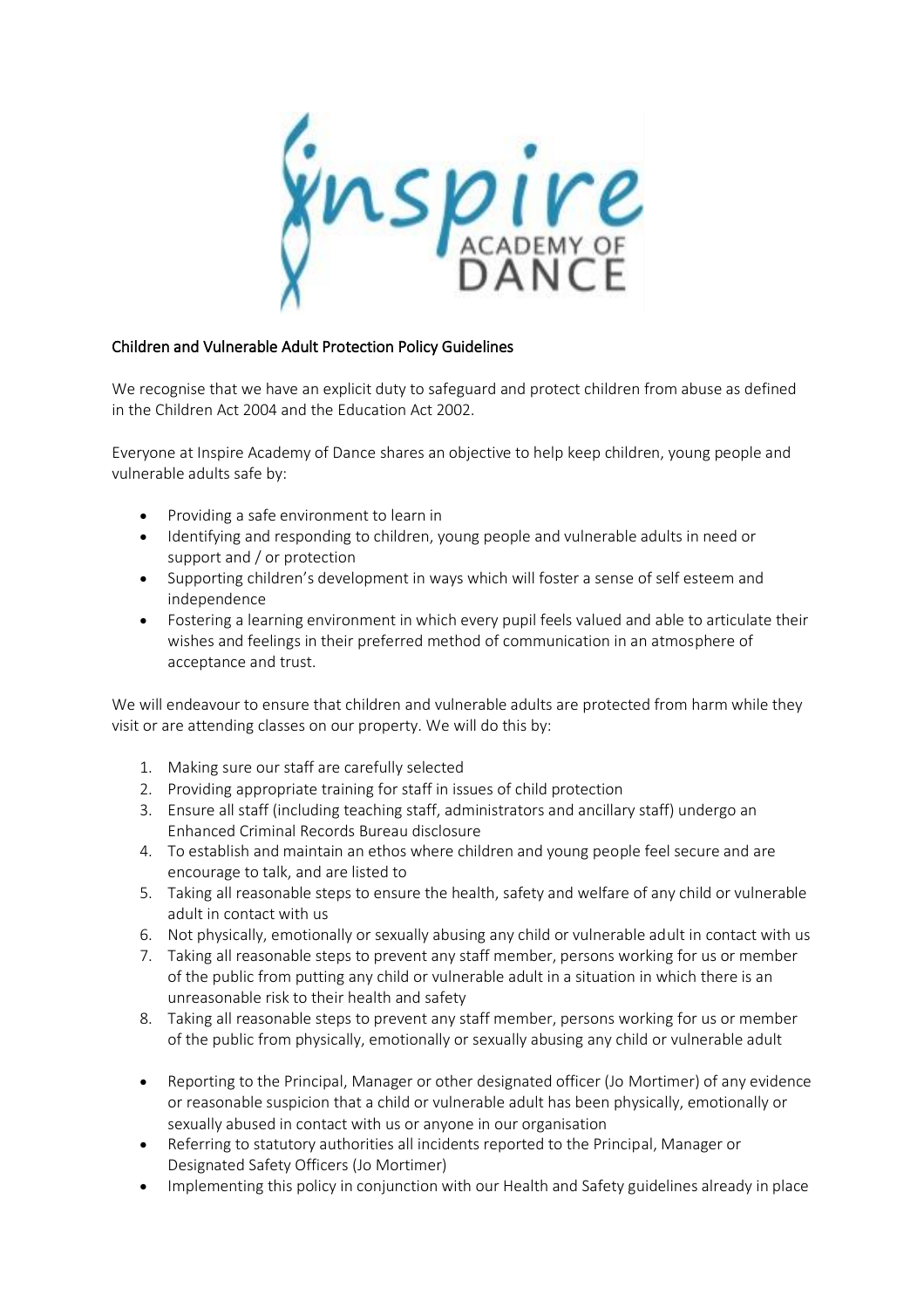Everyone working or applying to work for Inspire Academy of Dance are to be made aware of our policy for children's welfare. Furthermore, this document should be issued to all staff and other people who are likely to have contact with children as part of their work with us. Copies of the policy will be held by the Principal or Manager of the the dance school.

# ROLES AND RESPONSIBILITIES FOR ALL STAFF

These guidelines apply to:

- A situation involving children and young people up to age 18, whether or not accompanied by adults. We also recognise that vulnerable people of any age will benefit from similar safeguards. Wherever guidelines refer to children, this broader meaning applies
- All staff, contractors, freelance staff, volunteers and consultants working within our organisation or on our premises. In the case of contractors and consultants it is incumbent upon the Principal, Manager or other Designated Safety Officers (Jo Mortimer) to ensure that they are made aware of these guidelines

# GENERAL DUTIES FOR ALL STAFF

In regard to the safety and welfare of children and similarly vulnerable people all staff are required to:

- Undergo an Enhanced Criminal Records Bureau/ Disclosure and Barring Service Disclosure
- Take all reasonable steps to protect children from hazards
- Strictly observe the code of behaviour in this document
- Take appropriate action if an accident occurs
- Take all reasonable steps to prevent abuse of children in contact with anyone within the dance school
- Report any incident or suspicion of abuse

# ROLES AND RESPONSIBILITIES FOR ALL STAFF

- Safety of participants and staff is of prime consideration at all times
- All accidents involving anyone should be recorded in the dance schools accident book immediately or as soon as practicably possible
- Staff are responsible for familiarising themselves with building/facility safety issues, such as, fire procedures, location of emergency exits, location of emergency telephones and first aid equipment
- Staff are responsible for reporting suspected cases of child abuse to the named responsible person and/or agencies
- Appropriate staff should have access to any parent consent/emergency consent forms for all children taking part in any activities [this information should be confidential]
- Staff should ensure that their activities start and end on time
- Staff are expected to promote, demonstrate and incorporate the values of fair play, trust and ethics throughout their activities
- Staff should ensure that they are adequately insured, to protect against claims of negligence, through their organisation or their own personal insurance if acting as a self employed agent

# ADMISSION PROCEDURES

A register of names, addresses, next of kin and contact addresses and telephone numbers for emergencies will be kept.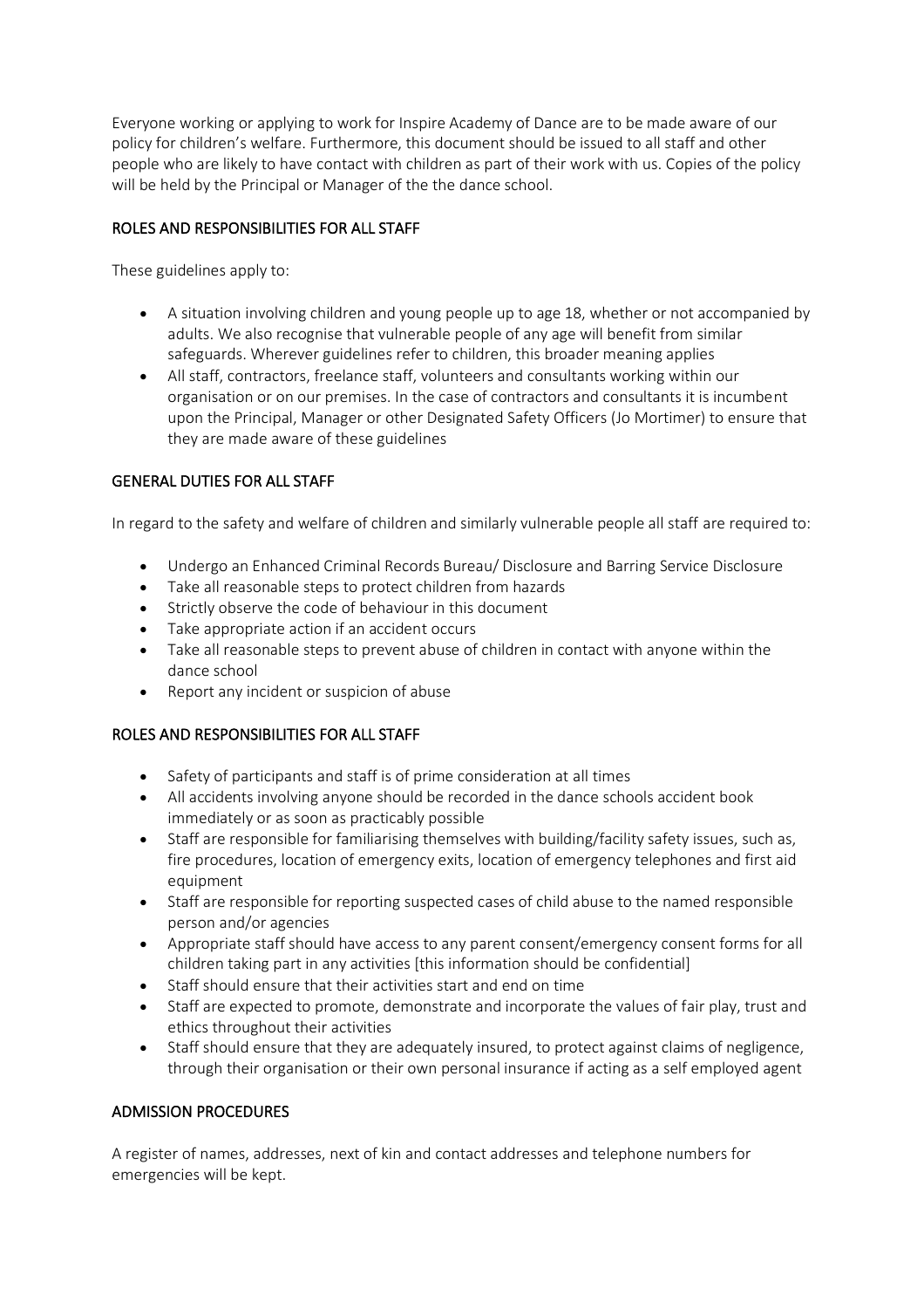Parents or carers, and where appropriate older children, will be given a copy of a written statement which specifies the action which will be taken in the event of a child becoming ill or being injured and which indicates that any information which suggests that a child has been abused will be passed on to the Social Services Department and/or the police.

# CODE OF BEHAVIOUR FOR ALL STAFF

People working at our organisation must always observe the following requirements where children, young people or similarly vulnerable people are concerned.

#### Do's and Don'ts for Working with Children

### DO:

- Behave professionally
- Listen to children
- Treat everyone with respect
- Communicate at an appropriate level
- Be aware of policy and procedures
- Report any suspicions within our guidelines
- Be aware, approachable and understanding

### DO NOT:

- Harm a child or frighten a child
- Touch inappropriately
- Use inappropriate language
- Threaten, shout or be aggressive
- Force a child to do something they do not want to do
- Mistreat, demean, ignore, or make fun of
- Show favoritism to any one individual or groups of individuals
- Let a child expose him/herself to danger
- Make racist, sexist or any other remark which upset or humiliate
- Take photos of children without permission

# Do's and Don'ts for Working with Vulnerable Adults

#### DO:

- Be respectful, responsible and professional
- Act in an appropriate manner
- Listen and communicate
- Use common sense; be caring, attentive and aware
- Be sympathetic to their needs
- Be aware of your responsibility
- Be aware of policy and procedures as outlined in this document

#### DO NOT:

- Treat vulnerable adults as children
- Engage in inappropriate behaviour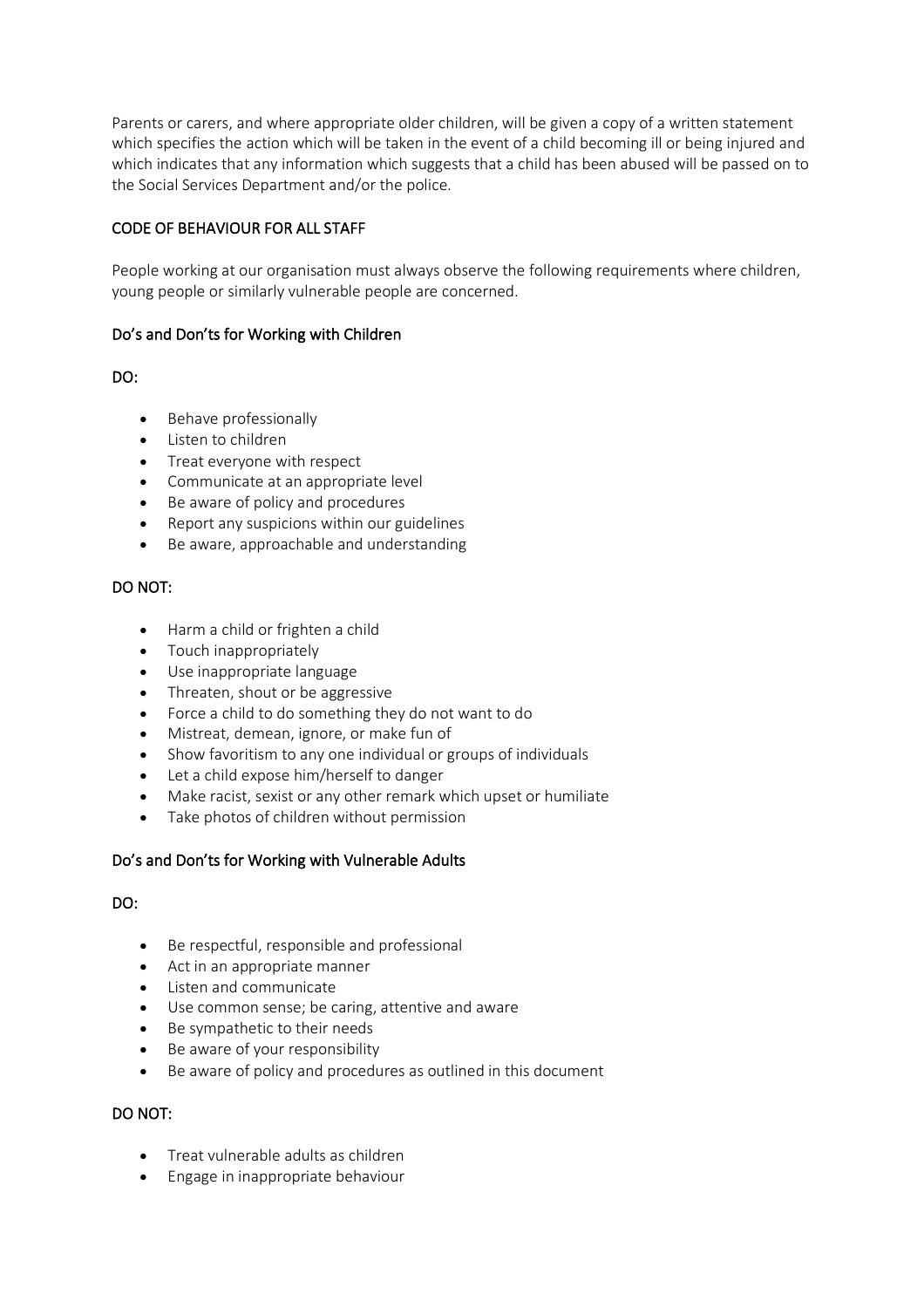- Be aggressive or physically restrain
- Do anything of a personal nature they can do for themselves
- Place yourself in a vulnerable position

You have a strict duty never to subject any child to any form of harm or abuse. Failure to adhere to these procedures will be treated as gross misconduct.

### PHOTOGRAPHING CHILDREN

Photographs of children should only be used if written consent has been obtained from a parent, guardian or, if referring to school groups, relevant school authority. General group photographs may be used if no individual can be identified by reason of any attached data. Permission should be obtained firstly to take the photograph and secondly for permission from the parent if the photograph is to be reproduced.

# WHAT TO DO IF AN ACCIDENT HAPPENS

Depending on your judgment of the situation, go to the scene immediately if possible and/or summon First Aid assistance and/or contact the emergency services. With children it can be hard to assess whether they have been injured or the extent of the seriousness of an injury. If you have any doubt about this, you should err on the side of caution and contact the emergency services. Even if a child is accompanied and you think an accident is not being treated seriously enough, get medical assistance on your own initiative if necessary. All accidents should be reported in the Health and Safety manual.

### FIRST AID

Unless there is good reason, First Aid should not be administered without the permission of the child's parent or accompanying adult. A child cannot give consent. If the parent is not at the premises, obtain their phone number and try and make contact. However, if a child is alone and seriously injured or unconscious, the situation will need to be dealt with immediately. If at all possible, treatment should only be given by a trained First Aider.

Provided this does not in itself put the child at risk, always try to administer First Aid with another adult present. Always tell the child exactly what you are doing and why.

Unless it is irrelevant, ask the child if they use medication (e.g. for asthma, diabetes, and epilepsy) or have any allergies. Some children have allergic reactions to stings.

For minor injuries, you may not offer any medication, including antiseptics or pills of any kind. If you have any doubts about helping someone to use their own medication, phone NHS Direct on 111 or the emergency services.

Any treatment should be as little as necessary without threatening the child's wellbeing.

If a child comes to you for comfort because of a minor accident or fright, it is acceptable with the Code of Behaviour to hold their hand or put your arm around them. Just ensure:

- you know about any injury and do nothing to make it worse
- physical contact is what the child wants, and the kind of contact between you is appropriate to their age and stage of development
- you do your best to stay in sight of other adults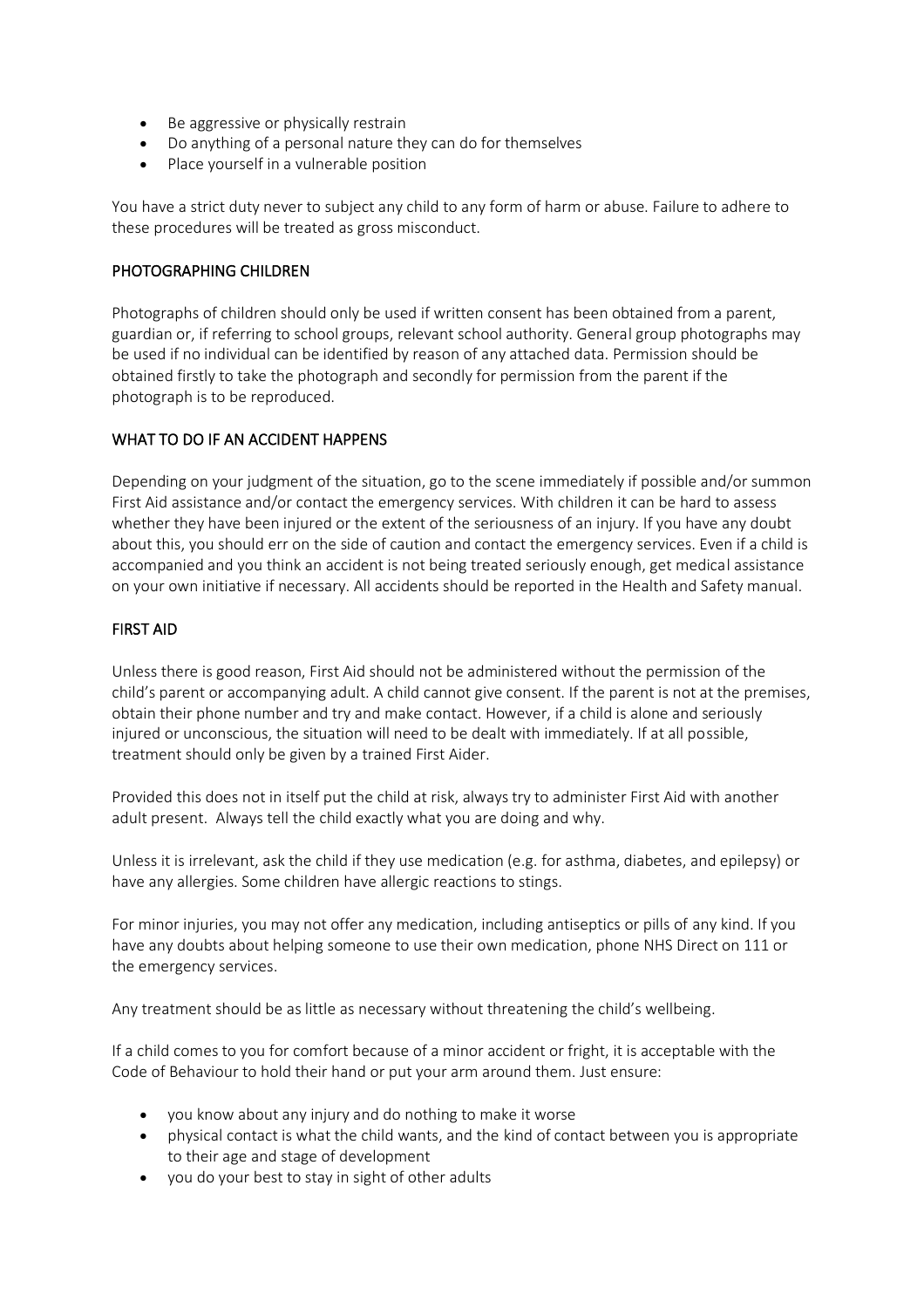If a child needs a doctor or hospital, call the emergency services.

It is nearly always best to stay with them and wait for the ambulance. You should only take the risk of bringing in the child yourself if the emergency services ask you to do so because of exceptional circumstances.

# CHILD ABUSE GUIDELINES

The NSPCC has a written document which outlines the requirements for professionals reporting child abuse in the United Kingdom.

To read this information, please follow the link below:

www.nspcc.org.uk/Inform/research/questions/reporting\_child\_abuse\_wda74908.html

The Department of Health web-site [www.doh.gov.uk](http://www.doh.gov.uk/) contains a practical guide to the law relating to child protection, particularly The Protection of Children Act 1999. The site also provides a publication entitled: "What to do if you're worried a child is being abused". This publication has been developed to assist practitioners to safeguard and promote the welfare of children. It sets out the process for safeguarding children. It is aimed at those who come into contact with children and families in their everyday work

### SAFE RECRUITMENT PROCEDURE (if applicable)

In order to safeguard and promote the welfare of its pupils and ensure that risk of harm is minimised, our organisation employs a safe recruitment and selection policy which complies with national and local guidance. All recruitment procedures involve the following processes.

All successful applicants including teachers, freelance teachers, contractors, volunteers, administrational and ancillary staff, will undertake an Enhanced CRB/ DBS check or present a current one, Employment records, references and qualifications will be verified for staff positions and references will be taken up for volunteers. All appointments are subject to these checks being satisfactory.

The Person Specification will state the competencies and qualities required by the successful candidate and will state that the interview will explore issues relating to safeguarding and promoting the welfare of children. Additionally, for short-listed candidates, any relevant issues relating to the employment breaks or reference queries will be taken up at interview.

The information pack for candidates will include; the application form, job description, the Person Specification and the Children and Vulnerable Adults Protection Policy.

References will be sought before interviews take place. Open references and testimonials provided by applicants will not be accepted. No candidate will be appointed until a verified reference is received and scrutinized. For successful candidates, written references will be sought be verbally verified.

All applicants will undergo a face to face interview where questions pertaining to child protection will be asked.